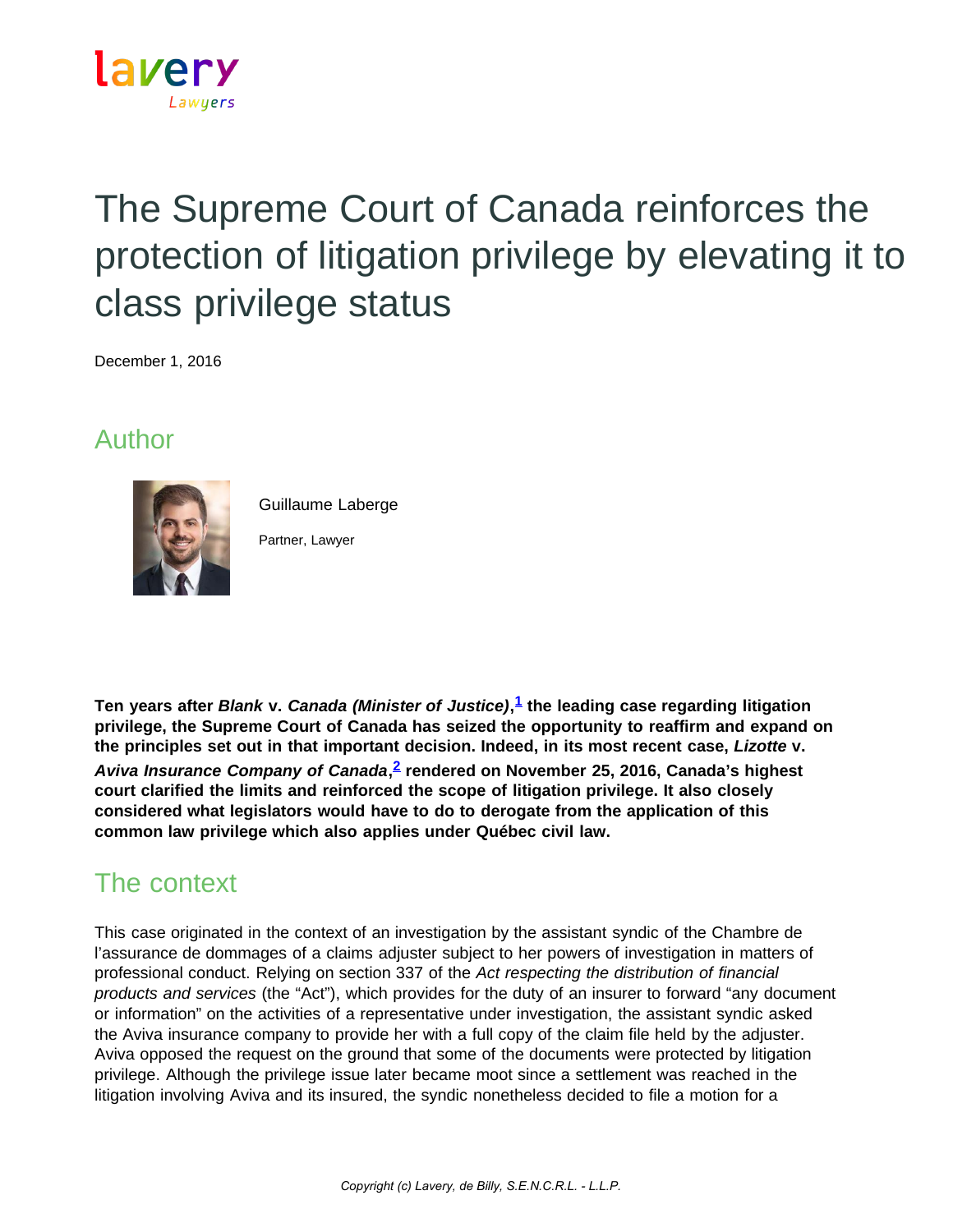declaratory judgment before the Court on the issue of whether the general wording of section 337 of the Act is enough to set aside litigation privilege.

## The characteristics of litigation privilege

As stated in the *Blank* case, rendered by the Supreme Court in 2006, the purpose of litigation privilege is to ensure the efficacy of the adversarial process, by leaving the parties "to prepare their contending positions in private, without adversarial interference and without fear of premature disclosure".<sup>3</sup> Litigation privilege therefore creates an immunity from disclosure with respect to documents and communications whose "main purpose" is the preparation for litigation.

Due to its origins, this privilege has often been conflated with solicitorclient privilege. However, the *Blank* case made a very clear conceptual distinction between these two notions. In *Blank*, the Supreme Court noted that "[t]hey often co-exist and one is sometimes mistakenly called by the other's name, but they are not coterminous in space, time or meaning". $4$  The Court also states that litigation privilege, "unlike the solicitor-client privilege, is neither absolute in scope nor permanent in duration". [5](https://www.lavery.ca/en/publications/our-publications/2983-the-supreme-court-of-canada-reinforces-the-protection-of-litigation-privilege-by-elevating-it-to-class-privilege-status.html#05)

The distinctions between these two concepts as identified in the *Blank* case are repeated in the *Lizotte* case:

The purpose of solicitor-client privilege is to protect a *relationship*, while that of litigation privilege is to ensure the efficacy of the adversarial *process*;

Solicitor-client privilege is permanent, whereas litigation privilege is temporary and lapses when the litigation ends; Litigation privilege applies to unrepresented parties, even where there is no need to protect access to legal services;

Litigation privilege applies to non-confidential documents. In fact, contrary to solicitor-client privilege, confidentiality is not an essential condition of litigation privilege;

Litigation privilege is not directed at communications between solicitors and clients as such.

Despite the clear distinctions between these two types of privilege, the *Lizotte* case does point out their common characteristics, particularly the fact that they serve a common cause: the secure and effective administration of justice.<sup>6</sup> The Court is then asked to address the issue of whether litigation privilege can be raised against third parties, particularly investigators. According to the Court, it would not be appropriate to exclude third parties from the application of this privilege or to expose this privilege to the uncertainties of disciplinary and legal proceedings which could result in the disclosure of documents that would otherwise be protected, even assuming that there is no risk that a syndic's inquiry will result in the disclosure of privileged documents. Indeed, the mere possibility of a party's work being used by the syndic in preparing for litigation could discourage that party from writing down what he or she has done.<sup> $Z$ </sup> As a result, unless a third party can satisfy the conditions of a recognized exception to litigation privilege, such privilege can be raised against him or her.

Finally, it is interesting to note that in the *Blank* case, the Court recognized that while solicitor-client privilege has benefited from a liberal interpretation, commensurate with its importance, the situation has been notably different for litigation privilege, the scope of which had to be adapted to the modern trend in the legislation and case law towards mutual and reciprocal disclosure, the hallmark of the judicial process. $\frac{8}{3}$  $\frac{8}{3}$  $\frac{8}{3}$ 

### The recognition of a new class privilege

However, this last remark, which could correctly be referred to as an *obiter dictum*, did not prevent the Supreme Court from pushing further the recognized protection of litigation privilege in the *Lizotte*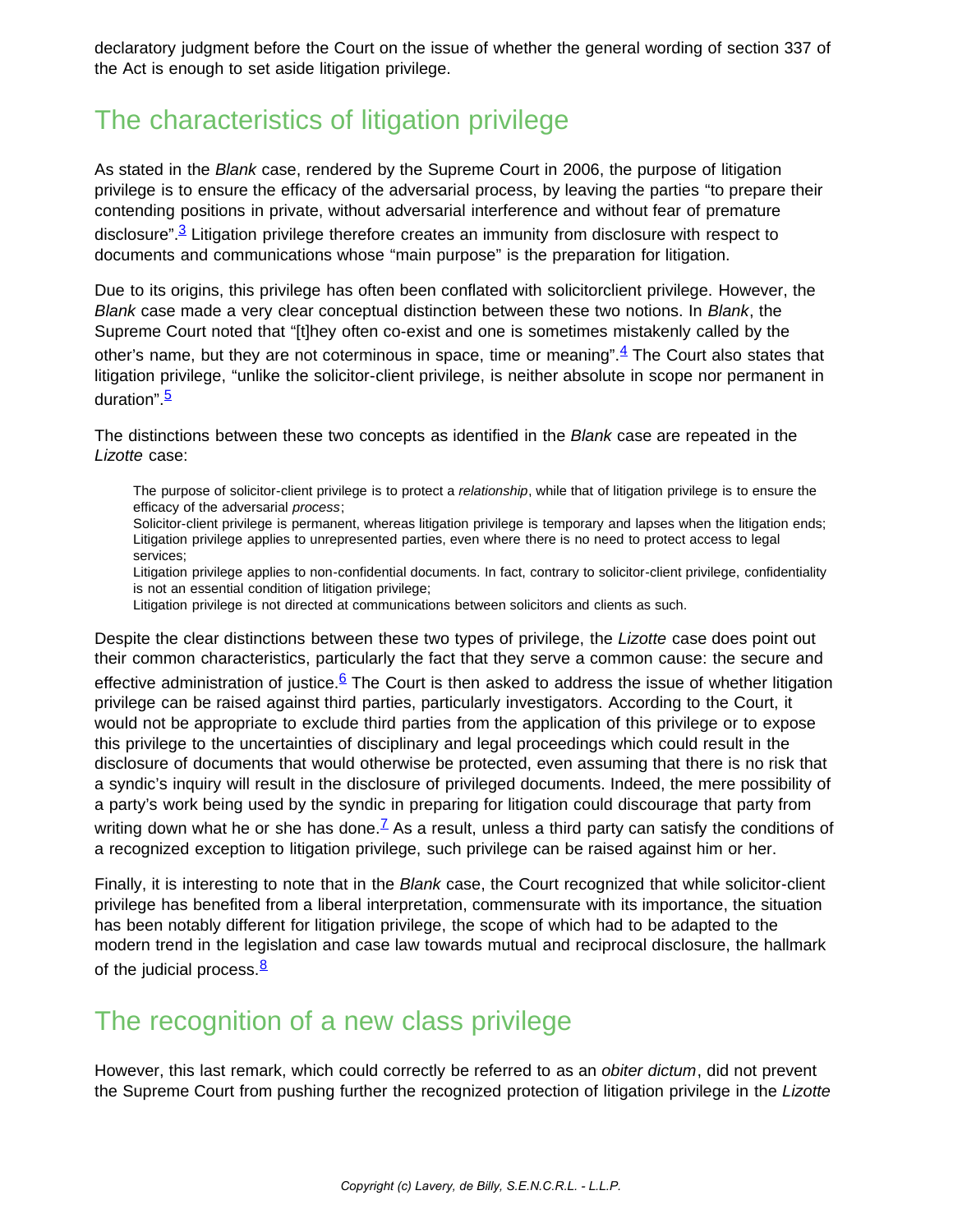case by elevating it to "class privilege" status, that is, a privilege with a nondisclosure presumption each time its conditions of application are met. This is to be contrasted with a privilege recognized on a case-by-case basis, whose application depends upon a specific analysis based on a fourpronged test, including a balancing of the interests involved. The Court states as follows:

**"[36] Thus, although litigation privilege differs from solicitor-client privilege in that its purpose is to facilitate a process — the adversary process (***Blank***, at para. 28, quoting Sharpe, at paras. 164-65) — and not to protect a relationship, it is nevertheless a class privilege. It is recognized by the common law courts, and it gives rise to a presumption of inadmissibility for a class of communications, namely those whose dominant purpose is preparation for litigation (***Blank***, at para. 60).**

**[37] This means that any document that meets the conditions for the application of litigation privilege will be protected by an immunity from disclosure unless the case is one to which one of the exceptions to that privilege applies. As a result, the onus is not on a party asserting litigation privilege to prove on a case-by-case basis that the privilege should apply in light of the facts of the case and the "public interests" that are at issue (***National Post***, at para. 58)."**

To grasp the importance of the *Lizotte* case, one must understand that the law has recognized precious few of these so-called "class" privileges. Except for solicitor-client privilege, which is "the most notable example of a class privilege," $9$ the only other class privileges which we have encountered in the case law are police informer privilege,  $^{10}$  $^{10}$  $^{10}$  spousal privilege  $^{11}$  and litigation privilege.<sup>[12](https://www.lavery.ca/en/publications/our-publications/2983-the-supreme-court-of-canada-reinforces-the-protection-of-litigation-privilege-by-elevating-it-to-class-privilege-status.html#12)</sup>

In the case of *R.* v. *National Post*, the Supreme Court even refused to recognize class status for the privilege of journalists' confidential sources, noting that "[i]t is likely that in future such "class" privileges will be created, if at all, only by legislative action."

## Exceptions to litigation privilege

As with other class privileges, litigation privilege is subject to clearly defined exceptions, rather than a balancing of interests on a case-by-case basis. The Court has therefore decided that the recognized exceptions to solicitor-client privilege are also applicable to litigation privilege,  $^{13}$  that is, those exceptions related to public safety, the innocence of an accused, and communications of a criminal nature. There is also the exception to litigation privilege already recognized in the Blank case regarding the disclosure of "evidence of the claimant party's abuse of process or similar blameworthy conduct."

## Legislative exceptions to litigation privilege

Although it is undeniable that litigation privilege does not benefit from the same status as solicitorclient privilege — a principle of fundamental justice and a "civil right of supreme importance in the Canadian justice system" $\frac{14}{1}$  — it nonetheless remains the case that it has been referred to as being "fundamental to the proper functioning of our legal system" $15$  since it is at the heart of our accusatory and contradictory system and because it promotes the search for truth by allowing the parties to adequately prepare for litigation.

For this reason, the Court reminded us of the requirement whereby the modification or revocation of common law rules, which are of fundamental importance, requires that the legislator use clear and explicit language. As a result, a party cannot be deprived of the right to claim litigation privilege in